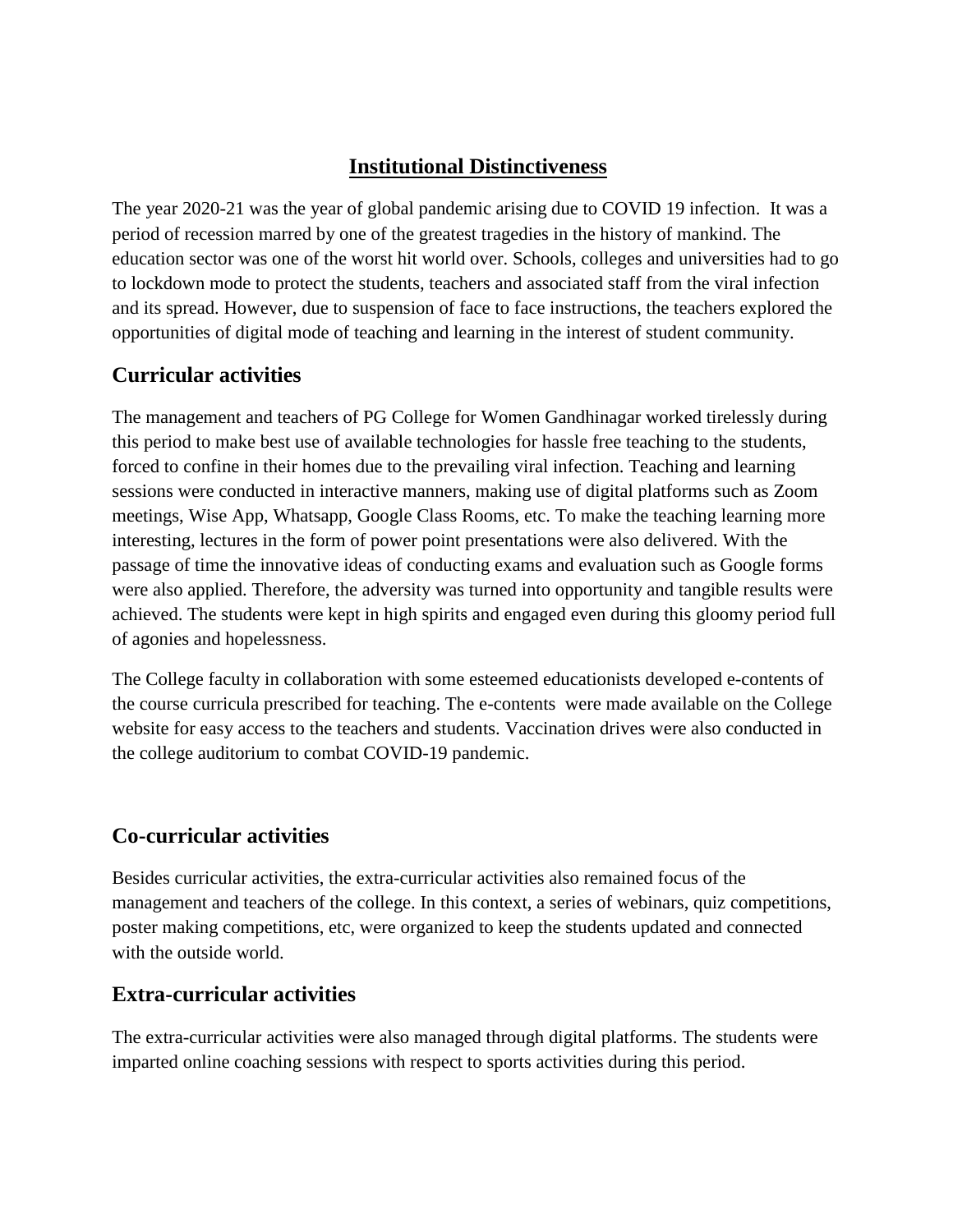#### **Campus development**

Since the students' hustle bustle was absent on campus, therefore, the college management made best use of this time to give a facelift to the college premises. Transitive changes in building infrastructure were made and associated facilities like Pond and Lawn Tennis Court were created.

# **J&K Higher Education Department organises** vaccination drive for faculty of Jammu colleges

HIMALAYAN MAIL NEWS<br>JAMMU, MAY 26

A vaccination drive was A vaccination drive was<br>organized today for 18 to 45<br>Year age group here at Gov-<br>ernment P.G College for Women, Gandhi Nagar. The teaching and non<br>teaching faculty of all the<br>constituent colleges and<br>GCW Parade were inocu-

lated. A total 380 faculty members were vaccinated in this drive.

in this drive.<br>Deputy Commissioner,<br>Jammu, Anshul Garg, also<br>visited and inspected the arrangements at vaccina tion booth as per COVID SOP.

SOFS.<br>The Drive was conducted<br>smoothly in the Audito-<br>rium of the college under rum of the college under<br>the supervision of Dr.<br>Ravender Tickoo, Nodal<br>Principal, Dr. Sangita Nagari, Principal GCW<br>Gandhi Nagar Jammu and Dr. Ranjeet Singh Jamwal,



Principal, SPMR College of Vaccination Committee members of GCW Gandhi Magar Jammu headed by<br>Prof. Mala Bhasin as Nodal<br>Officer, Prof. Abhinav, Dr. Harmeet Singh Sudan and Prof. Suman Bala managed

the vaccination process in  $% \left\vert \cdot \right\rangle$ the college premises<br>Nodal Officers of con-Nodal Officers of construction<br>Sudesh Kumar (MAM College), Dr. Gurpreet Kour<br>(GCW Parade), Dr. Shubhra Jamwal (GCOE Jammu), Prof. Rajiv Ku $f_{11}$ 

mar (GGM Science College) also actively contributed in this vaccination drive. Dr. Tarun, Dr Shweta, Dr.

Dr. 1 arun, Dr Shweta, Dr<br>Shifali, Sonali, Vajanti,<br>Toshi also contributed in<br>making the drive success-

# **Vaccination drive begins at Government** PG College for Women Gandhi Nagar

#### **UL NEWS SERVICE**

JAMMU, Aug 5: A Vaccination Drive was organized today held for students, teaching and non teaching faculty of Government PG College for Women Gandhi Nagar and MAM College.

The Drive was conducted smoothly in the Auditorium of the college under the supervision of Dr. Sangita Nagari, Principal GCW Gandhi Nagar Jammu and Prof. Sunil Uppal, Principal MAM College. The aim of the drive is to vaccinate all the students<br>and faculty before re-opening of the colleges and returning to in -person learning.

In all, 400 students and faculty were vaccinated in this drive.

Dr. Poonam Gupta, Deputy Chief

Medical Officer, and Dr. Ambika Bali, District Immunization Officer, also visited and inspected all the arrangements at the vaccination booth as per COVID SOPs.

Vaccination Committee members of GCW Gandhi Nagar Jammu headed by Prof Mala Bhasin as Convenor and Nodal Officer, Prof Abhinav and Prof Suman Bala managed the whole vaccination process in the college premises.

Nodal officer Prof Sudesh Kumar and Prof. Shabeer Ahmed of MAM College also actively contributed in this vaccination drive. Dr. Ruchi Gupta, Nodal Officer, Harminder Singh VCCM, Jammu, MK Bhatt, Neelam Kumari and Reeta Kumari with their active contribution made this drive successful.